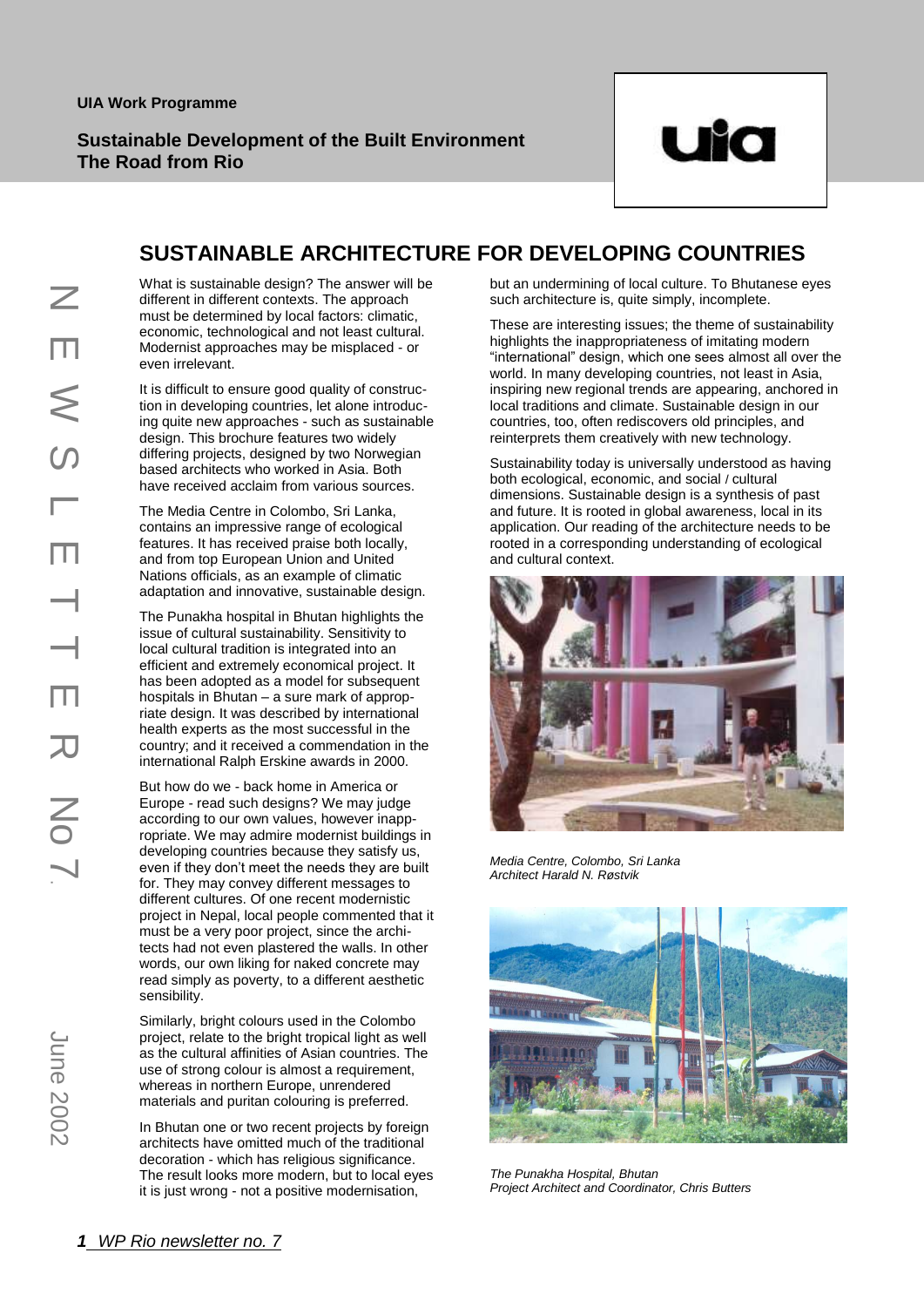

*The overall concept is a lush garden courtyard design where all existing Mango, Jac and Coconut trees were kept, for pleasure and shading purposes. Colourful overhanging Bougainvillea flowers are planted and will cover and shade parts of the building in due time.*

# **MEDIA CENTRE, COLOMBO**

#### **ECOLOGICAL, RESPONSIVE BUILDING DESIGN IN SRI LANKA**

Harald N. Røstvik Lead Architect, SunLab, Stavanger (Norway)

#### **MEANING IN ARCHITECTURE**

Buildings account for 50% of all global CO2 emissions. Instead of being polluters, can buildings and even whole cities become solar power stations? Leading ecological designers now suggest that they can.

In time, can a sun-blessed country like Sri Lanka be connected to the sun, and free of dependency on imported fossil fuels? With good architecture, yes.

#### **BACKGROUND**

In Battaramulla, on the outskirts of Colombo, WGM Ltd., a group of companies within the media (YATV) and internet sector and an organization (WIF) moved into their new 3000m2 headquarters in the autumn of 2001. The building has been designed by Harald N. Røstvik of SunLab Architects, in collaboration with a firm of local consultants, Kahawita de Silva Ltd, who ensured the

necessary local links, a long with a visionary client rep. Arne Fjørftoft.

Max Fordham & Associates, London, provided valuable input to energy matters in the initial phases of the design. The main contractor was Link Ltd, Colombo. The Solar system contractor was Engcotec GmbH, Germany. Some funding for ecological measures was provided by the Norwegian Aid agency, NORAD.

#### **INTELLIGENT DESIGN "GREEN" GARDEN CONCEPT**

The site concept creates a lush garden with no vehicle access, thus greatly reducing vehicle noise and air borne pollution in the working environment.

This garden setting creates a pleasant work situation, in a tropical and very colourful country. Vegetation ensures shading and cleaning of air locally on site before it enters the building to reach the natural cooling extract ducts.

Energy efficiency measures are the basis of the design strategy. To supplement this, solar photovoltaic energy is produced, in a grid connected system.

The "intelligence" of this building is based on a blend of traditional techniques from the days prior to the current oil age (daylighting, natural ventilation etc.), combined with modern technology and new knowledge (energy efficient equipment, solar PV etc.).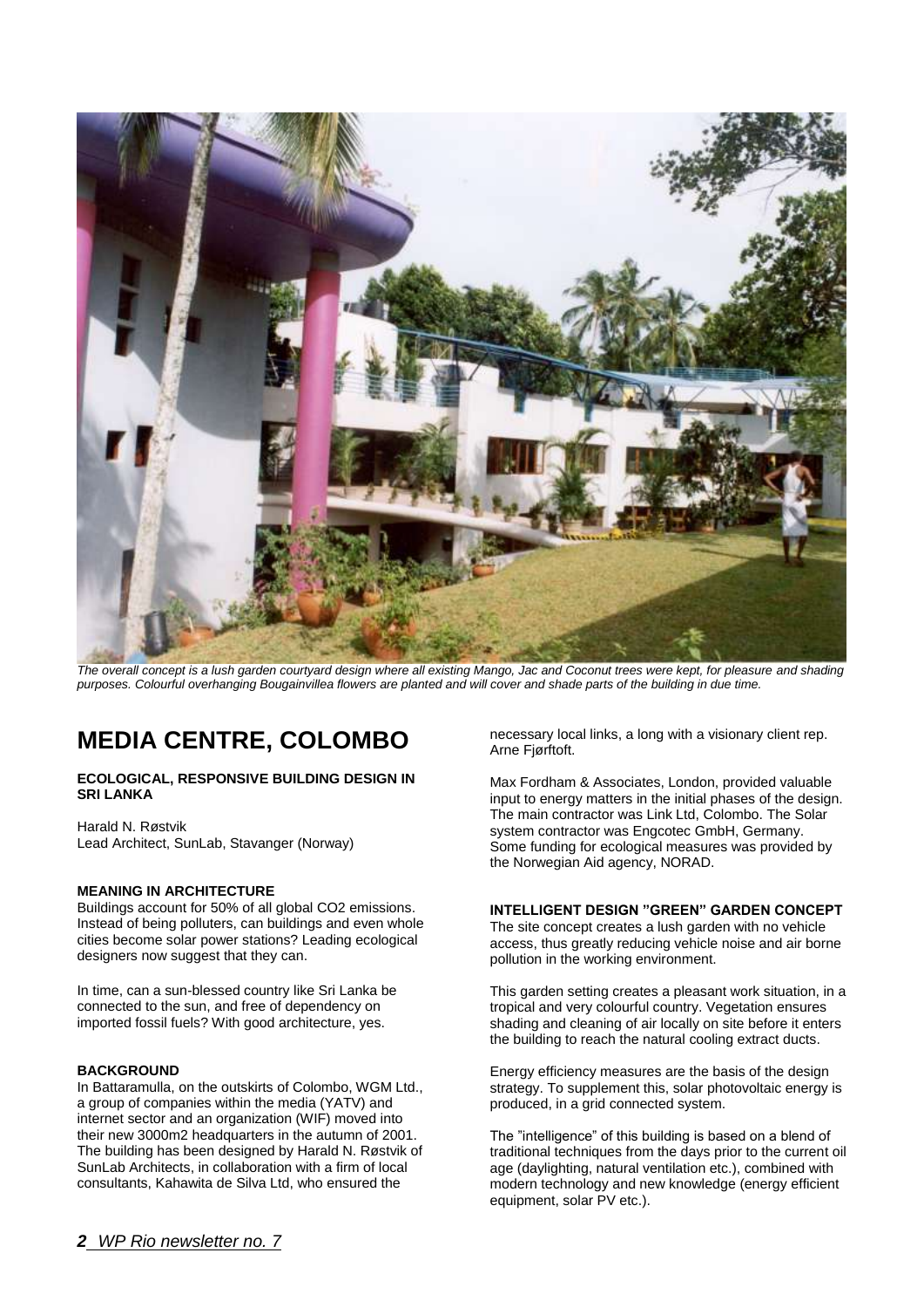The project is an attempt at responding to the growing need for new meaning in architecture. Buildings are not merely a question of style. Modern buildings are often ecological disasters. Some of the worst cases sometimes receive the most prestigious architecture prizes.

#### **SPACE USE AND MATERIALS SELECTION**

The initial planning requirement in 1997 was to design a building with a mainly floating occupancy; most people would not have their own desk, nor office. The mainly computer based activity in the building indicated that a system of plug-ins in open offices could be adequate, supplemented by a few closed spaces for meetings and confidential talks in quiet areas.

As planning progressed, it appeared that staff were not ready for this work style. Some of the new concepts have been introduced, however, and compromises reached.

The building is occupied by up to 450 people including visitors. The organizations and different companies were previously scattered throughout Colombo in 5-6 different buildings, resulting both in communication problems, and unnecessary traffic.

Each had their own canteens, stores and toilets etc. By co-locating these different units, a more rational use of space was made possible. This has resulted in a large space reduction of up to 30% - and hence reduction of material use as well as of energy needs.

Where realistically possible, local materials have been used. However, public regulations, structural and fire demands etc., limit the freedom of choosing completely ecological materials in a real-life building project today. Where building regulations allow, concrete is substituted by less harmful, locally manufactured brickwork. Use of steel/aluminium is limited.

#### **NON-TOXIC FINISHES AND PAINTS**

Where possible, toxic and harmful materials (both as regards production process and life cycle) are avoided. Timber, a renewable material, is used for all doors and windows, from forests with ecologically balanced felling programs only.

In enclosed spaces with AC, lead free paints based on nature's own non-toxic raw materials are used.

#### **FITTINGS AND FURNITURE**

To create a meaningful interior from an environmental point of view, a program of furniture selection based on the following parameters was developed:

- Minimum of raw material used. Bulky, heavy, material consuming furniture and fittings were avoided,

- Health damaging glues and paints were avoided,

- Rational (short runs) cabling systems were selected,

- Non-energy demanding materials in the production process were selected.

- Timber was used preferably from eco-forestry.

During the furniture selection process, it was difficult to get all users to follow this strategy. Some compromises were made. As is often the case in such contexts, the environmental awareness has to be built up gradually.



*Solar PV modules replace traditional roofs as shade and water catchers. Large overgangs stop the blazing sun from reaching the building walls. White tent like structures are used as shades, and more are being installed now. Large ducts, extending above the tents, extract air from the rooms to cool the building interior by a natural ventilation system which is assisted by solar PV driven fans. In addition to this vertical ventilation and cooling, horizontal cross ventilation is extensively used.*



*Section showing solar PV modules and vegetation as roofs and shade. Plans show location of solar PV modules. The coloured "Key Plan" shows natural ventilation ducts, locating which spaces use AC, which use natural ventilation, light shafts for daylight into deep offices, etc.*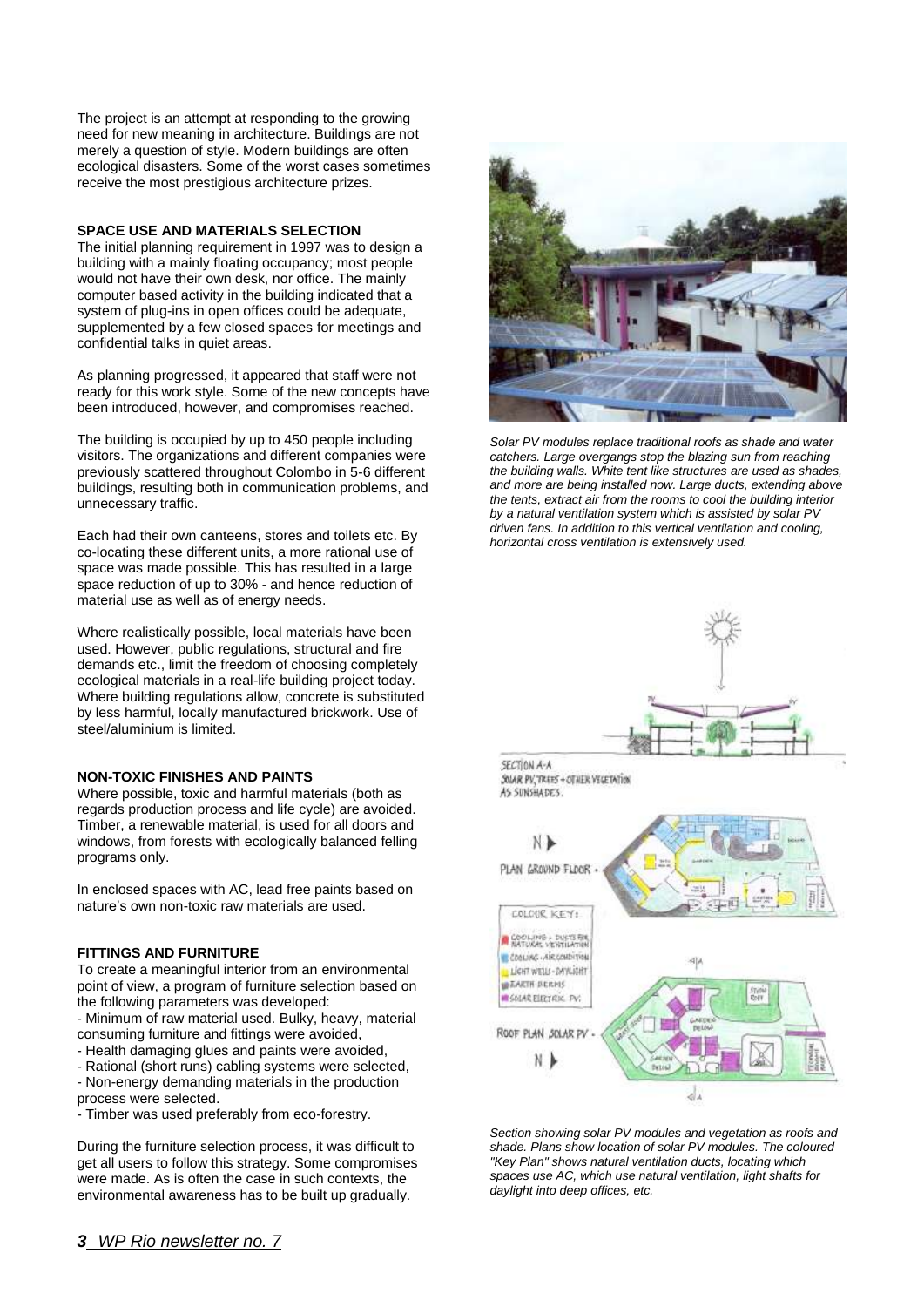#### **WASTES AND WATER CYCLES**

No public sewage system exists near the site. All sewage from up to 450 people is therefore treated on site using biological methods, in an Extended Aeration underground type sewage disposal unit. Water supply is available and provided locally on the site.

The waste water treatment system on site recycles and "cleans" greywater for the main secondary uses, e.g. both to water the gardens and to flush toilets.

Water saving toilets have been introduced, reducing the water consumption by 60% (5 liters per flush as opposed to normally 13 liters in Sri Lanka). All basin taps are the automatic water saving, self-closing type push taps.

Sorting and recycling of paper, metals and other fractions of the solid wastes, seldom done in this country, are to be gradually introduced in the building.

#### **DAYLIGHTING AND SHADING**

To reduce the electricity demand, the building is designed to allow maximum indirect daylight penetration into rooms via courtyards, light wells and patios, cutting vertically right through the building mass. Designing "deep", badly lit offices has been avoided. Shading by vegetation, sail cloth and solar PV modules (which thus have a double function) protects against direct sunlight and overheating.

#### **NATURAL VENTILATION COOLING**

Wherever possible, natural ventilation strategies have been discussed and recommended.

The client accepted that all areas with no heavy technical equipment requiring airconditioned cooling should be naturally ventilated. This considerably reduced the AC load. The natural ventilation is slightly "assisted" by solar powered fans, which are located on top of architecturally characteristic extract ducts.

#### **ENERGY EFFICIENT EQUIPMENT**

The main airconditioned areas are equipped with "cooled air recovery units" to reduce loads. This is a fairly new concept in the country, rarely if ever used previously. It is estimated that the extra investment cost will be paid back by energy cost savings in less than two years.

All lightbulbs are of energy efficient type, reducing energy needs for electric lighting to about one-fourth compared to traditional bulbs.

The main electric light source in the offices is composed of sets of uplights, creating indirect lighting as a comfortable overall lighting for computer based offices (no screen reflection) assisted by individual task lighting.

#### **SOLAR ELECTRICITY**

For the first time in Sri Lanka`s history, the CEB (Ceylon Electricity Board) has accepted a solar PV grid intertie system of 25kWp in a building. The system is expandable up to 75kWp.

Huge new possibilities appear, not least for the economic feasibility of integrating renewable energy supply systems into architecture. Highly maintenance-demanding, costly



*Architecturally visible natural ventilation ducts drawing air from interior spaces - cooling them, "helped" by solar PV extract fans.*



*The garden as seen from above, a year ago. Today the centre Temple-tree has grown to a larger size and really shades the courtyard effectively. This photo was taken before building was completely finished - some shades were still not in place above some windows.*



*Most of the original site landscape was kept - here an earth berm with huge trees on top. It was cut through to access a part of the building. Note that yellow is used wherever a lightshaft occurs to let daylight into interior spaces to save on use of electric light.*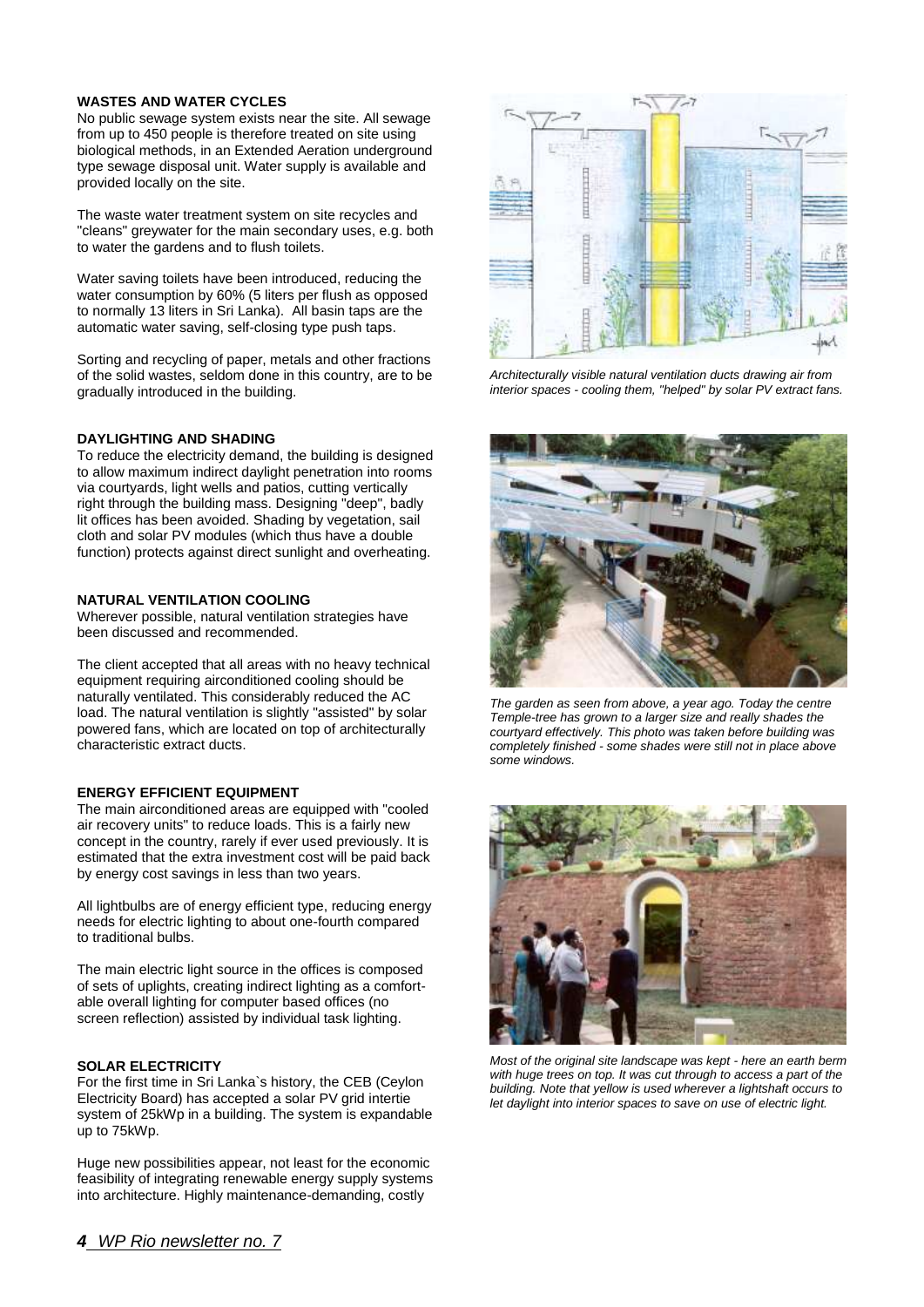and bulky energy storage systems such as batteries are avoided. The grid itself becomes the "storage".

Negotiations are now going on for instalment of the next tranche of 50 kW of solar PV capacity, above the initially installed 25 kWp capacity which is already in use.

#### **SOLAR HEATING**

Solar water heating for showers has been projected, and the hope is to introduce this into the project at a later stage. Solar cookers for teas and coffees etc. will also be tried out. SunLab has extensively tested these and other solar technologies previously in Sri Lanka.

#### **CLEAN BUILDING**

Throughout the building process, the principle of "clean worksite", minimising all materials waste and construction pollution, has been followed. This implies an educational process, since the concept is quite new to the country.

The goal is to make working conditions for the labourers more pleasant, and healthy, by removing dust and debris at intervals. Another objective is to avoid accidents often caused by falling as a result of stepping over debris.

Waste products such as coconut shells and other items lead to breeding of mosquitoes, and were removed from the worksite systematically. Child labor was banned by contractual agreements, continuously checked up on, and hence avoided.

#### **ACCESSIBILITY FOR THE HANDICAPPED**

It is rare in most developing countries of Asia to provide easy access for the handicapped.

In a country like Sri Lanka having millions of casualties from the ethnic conflicts, this issue will become extremely important in the future. Most of the building is therefore accessible with wheelchairs via ramps, wide thresholdfree doors, handicap-standard toilets and low level (one metre above finished floor level) electric switches.

#### **FUTURE FLEXIBILITY**

All electricity, telecom and communication cables are located in easy access, underfloor ducts embedded in the concrete floor. At intervals they enter connection boxes to which all sockets are connected. Worktables, computer stations etc. cluster around such boxes.

In case of changes in occupancy (type of company) or changed layout, complete flexibility for future cabling is possible by opening the floor trunking and/or changing connections in boxes. Structurally damaging and energy consuming changes to the building will hence be avoided in the future.

#### **TRANSFER OF KNOW-HOW AND AWARENESS BUILDING**

Sri Lanka, being a developing country, is in need of know how and modernisation in the energy technology sector. In such a sun blessed climate, solar energy could become a key to a very bright ecological future, not least a way of reducing the crippling burden of oil import bills.



*The garden seen from an office on the first floor. At the far end, the access road and entrance to site.*



*Detail of column and flowers. Sri Lanka is tropical. The people and vegetation are tropical and colourful. This is reflected in the use of colours in the building.*

Very valuable exchanges of information have taken place in the framework of this project, together with groups of local consultants (architects and engineers) and the local University, Moratuwa.

Our experience demonstrates that a practical design and building project is a very effective means of know-how transfer between so-called developed and developing nations, and vice versa.

The building sector is both a huge energy consumer, and polluter. Know-how can help reduce the energy needs in buildings. A very important point is that these issues must be raised at an early stage of the design process.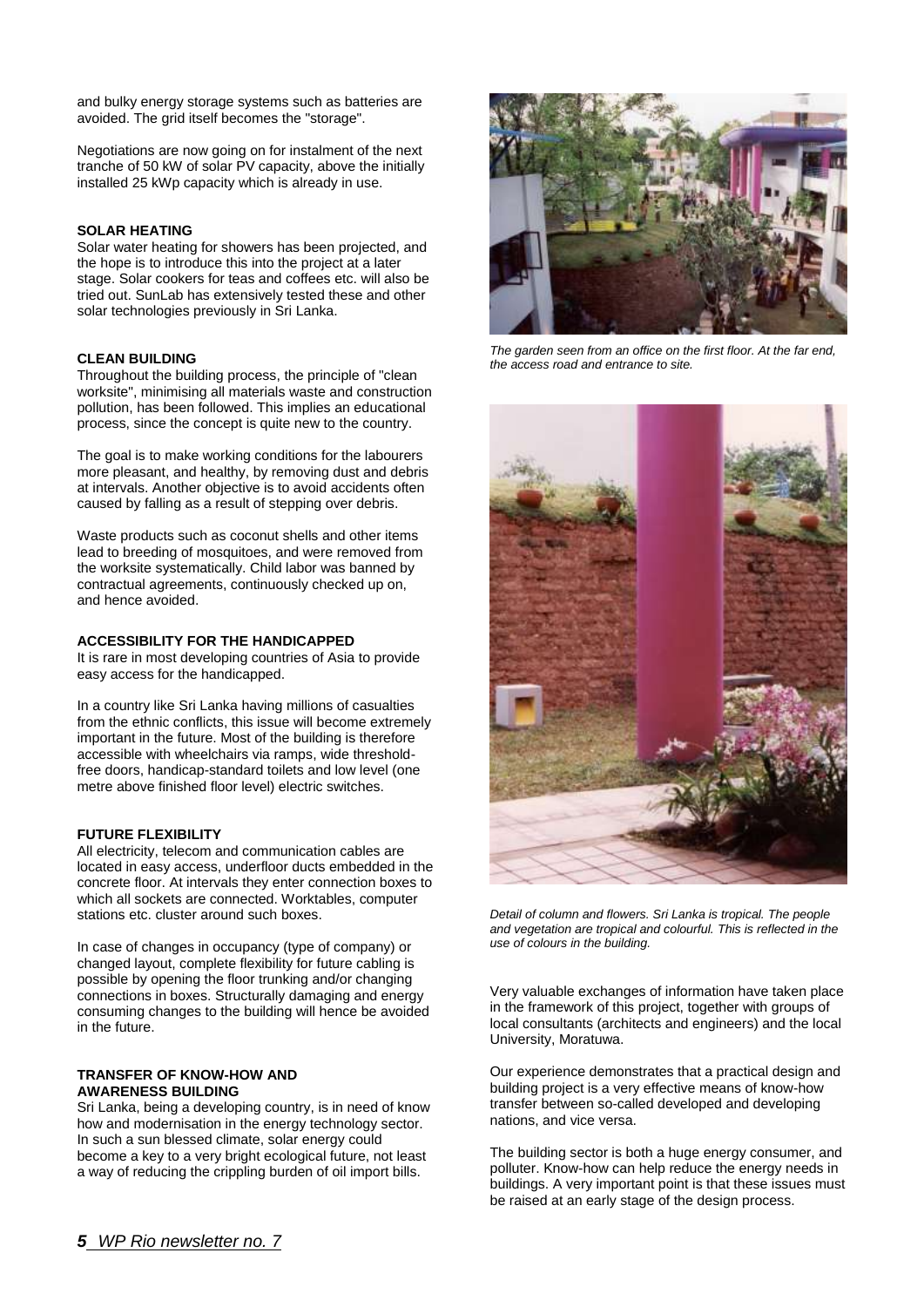The users of the building have also been instructed how to operate the building most efficiently, ecologically and economically. PC equipment for example will be switched to "sleeping" mode when not in use, reducing the energy need per PC by up to 90%.

The technical maintenance engineer for the building was employed five months ahead of the building completion, to be familiarized with its technicalities and also to get to understand the pros and cons and pursue the goals of the planners.

To help create public awareness, at the entrance to the site an electronic board, which is continually updated, shows energy production from the solar system at any moment. It also shows the CO2-emission reductions since start-up, based on a Bavaria-mix energy supply being substituted.

A user manual will be developed for several target groups and in several local languages. Courses, lectures and site tours will be initiated for selected target groups. The press will be briefed regularly.

Harald N. Røstvik, Lead Architect, SunLab Alexander Kiellandsgt. 2, 4008 Stavanger, Norway. Tel (47) 51 53 34 42, Fax (47) 51 52 40 62 E-mail : sunlab@c2i.no Web: [www.sunlab.no](http://www.sunlab.no/)



*Lead Architect the day before the opening session in colourful setting. Note light boxes with energy efficient bulbs lighting all paths. No floodlighting, instead a dramatic low light philosophy is applied, highlighting certain features (paths, flowers, signs etc), always by indirect lighting - no visible bulbs.*

Credit : All photoes and drawings : Harald N. Røstvik / SunLab May 2001.



*Overall picture from access road side of the site, showing the tent structure and flowers overhanging the roof. The huge column at centre and some of the side columns are hollow ducts for natural ventilation, bringing stale warm air out of the interior spaces, assisted by solar PV fans set in the top of the ducts.*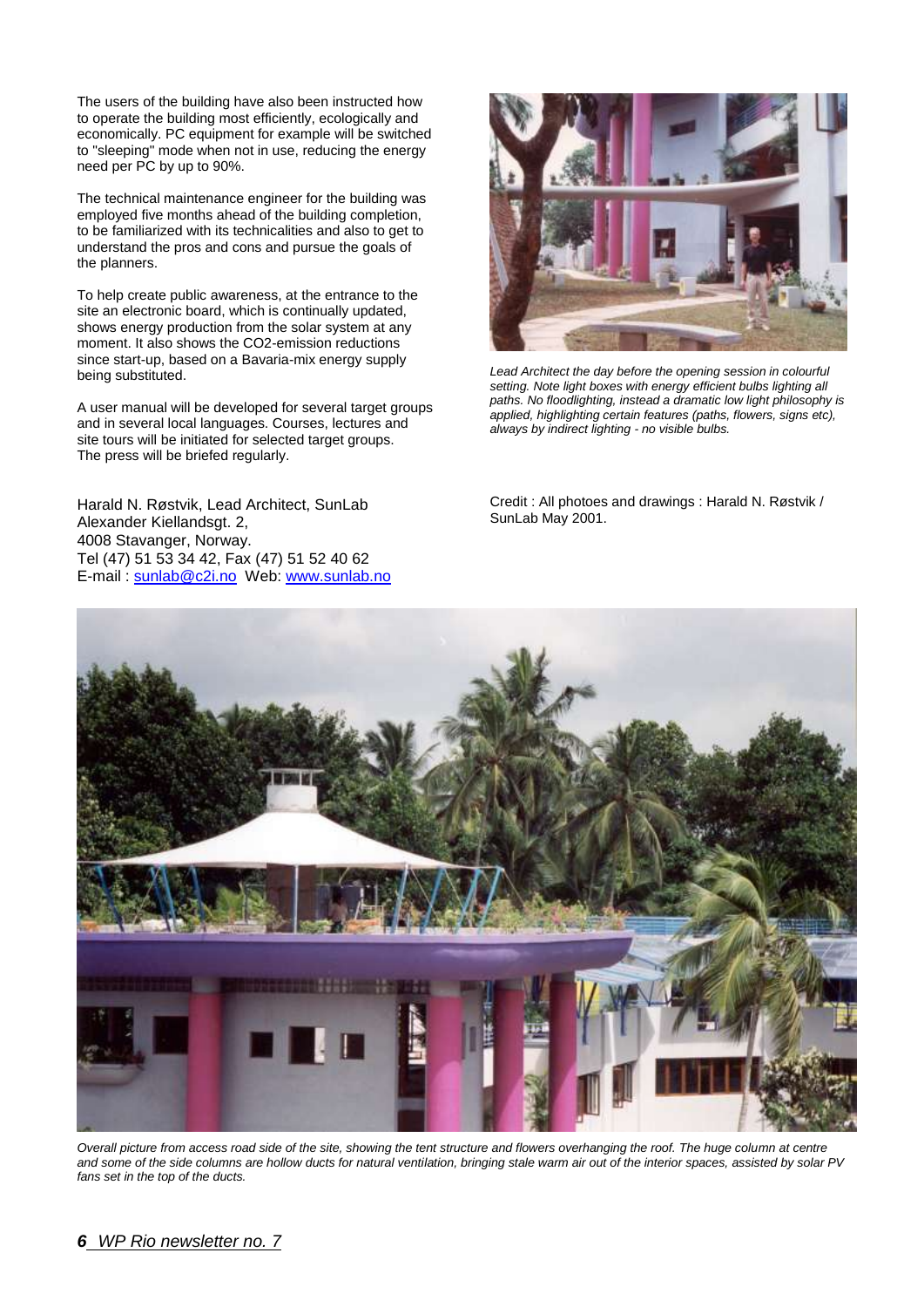

## **THE PUNAKHA HOSPITAL, BHUTAN**

#### **Project Architect and Coordinator, Chris Butters**

#### **CULTURE AND COMPLEXITY**

Architecture projects often highlight specific themes, such as formal aesthetic solutions, the social context, or the technical articulation. A degree of such "specialisation" (or even, abstraction) helps to make projects easily readable; they contain one or two clear messages only.

But this is also their weakness - for, just as with scientific experiments, the highlighting of one or two parameters gives a clear focus only at the expense of the whole.

Ecology and sustainability are complex issues, requiring architecture to address and then integrate, a wide range of factors. The response is necessarily complex too. But complexity is not easy to describe, let alone depict visually. This is a generic difficulty in communicating or interpreting sustainable design.

Four principal challenges are: architectural, technical, economic, and cultural. Architects may tend to focus on the first; but in many situations, especially in developing countries, the others may be even more important.

It is intentional that environmental sustainability is not named as a separate aspect of this hospital project. For sustainability must be in ALL of these.

#### **BHUTAN: THE CONTEXT**

The Bhutanese have a proud history of independence, and a solid commitment to maintaining both their culture and their environment. Their official goal is one of careful and sustainable development, and their political leaders have stated: gross national happiness is more important than gross national product.

The Mahayana Buddhist philosophy underlies the tradit-ional architecture, as it does all daily life. Care for all sentient life, and for nature, is a central ideal. But it is very difficult to make architectural and construction choices today, faced with modern requirements and with the extremely rapid influence of foreign paradigms.

Traditional building, with all its religious ceremonies and craftsmanship, is still in practice, daily, all over Bhutan. Modern projects are starting to damage those processes and culture. This project aimed to sustain and strengthen the

indigenous architecture. Not by imitation or pastiche – but genuine understanding of and careful improvements to the traditional architecture.

Bhutan is a small, isolated kingdom in the Himalayas with India in the south and Tibet to the north. Development in recent years has been quite rapid, providing basic needs - education, health, farm services and communications. Until the 1950's,



Bhutan had no schools or hospitals at all. The first road from the Indian border to the capital city, Thimphu, was only constructed in 1963. The population of about 750,000 lives in scattered farms and villages, and a largely cashless economy to this day.

Some villages in the Punakha hospital's catchment area, for example, are more than three days' walk away.

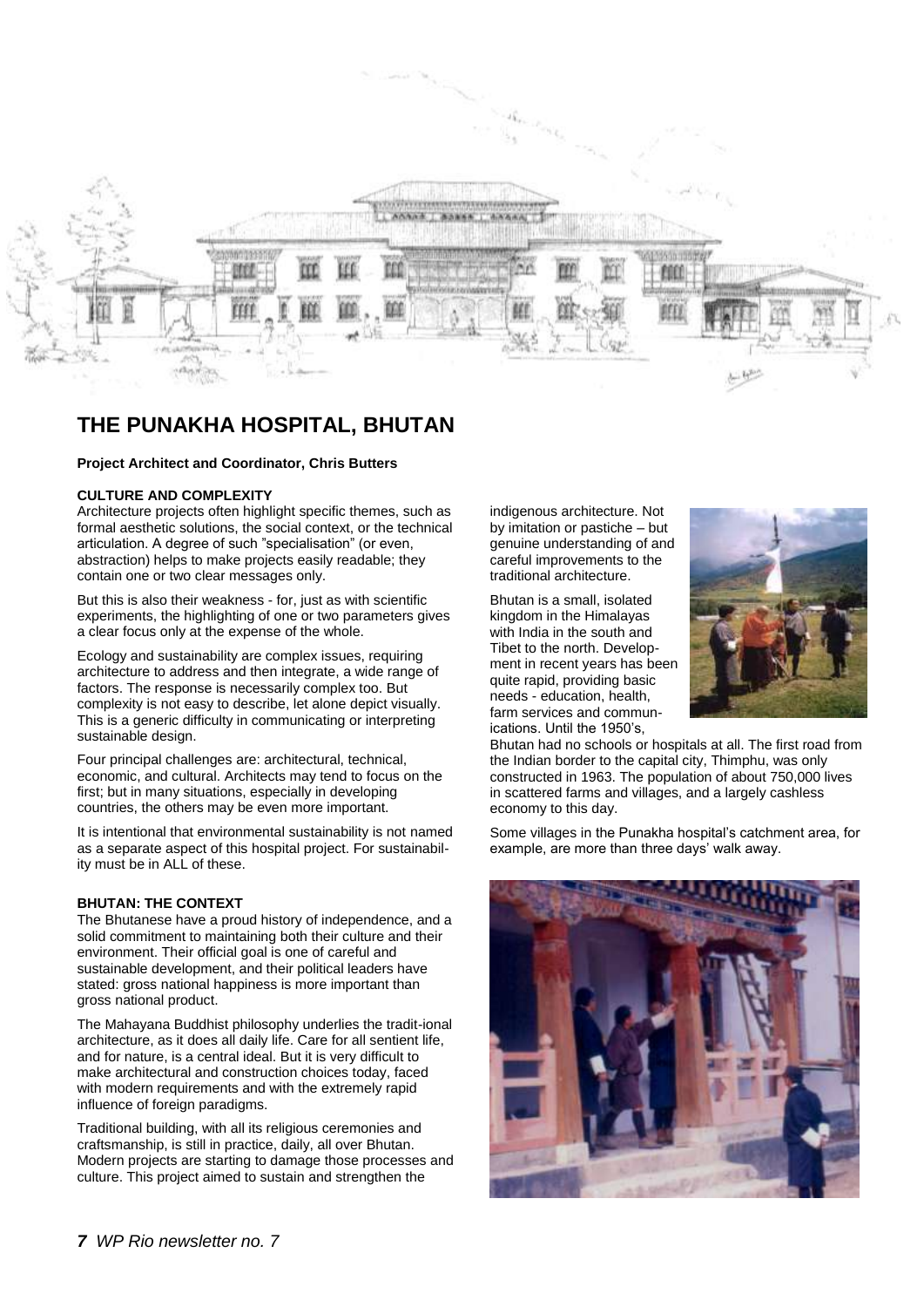#### **PROJECT DESCRIPTION**

The new Punakha district hospital required an inpatient capacity of 25 to 30 beds and a full range of outpatient services: laboratory, pharmacy, X-ray, operations, clinic, sections for indigenous medicine and administration. Annexes include kitchen, stores, hostel and staff housing. The total is about 4,000 square metres of construction

The project included all the site development, medical equipment, and furniture. The donors, the German Bhutan Hospital Foundation. collected all the funds privately. A goal of the GBHF was to provide a low cost project, geared for the village people. Planning and organisation costs were to be kept to a minimum. The GBHF is also committed to follow up and assistance to the project over a number of years.

Today the hospital is functioning to full capacity and there are already plans to build a new wing behind the hospital, following the proposed future extensions provided in a master plan.

#### **THE ARCHITECTURAL CHALLENGE**

A hospital is a large and, by nature, high status building. In a country like Bhutan, it is a symbol of a new world. Being situated near the Punakha dzong, one of Bhutan's most sacred structures, it was an absolute requirement that this hospital should be of a high architectural quality. At the same time, the budget available was very low!

Symmetry is an ideal in Bhutanese architecture, an ideal rooted in Buddhist cosmology and the mandala. This can easily lead to a stiff monumentality. The main building is symmetrical, but the symmetry is deliberately broken in some details such as window placements, as well as in the site layout and placing of the wings and annexes. The hospital complex as a whole is arranged in an informal way where people can meet, sit, and move around in a relaxed atmosphere. For it is not only patients one must cater for; this kind of project becomes a focal community centre. When a villager is ill, half of the family may come too and stay at or near the hospital for days.

In the Buddhist Himalayas there are important hierarchies in space. This is reflected in the built environment, from the whole landscape, down to details of construction and decoration. Important buildings have a certain number of "layers", especially in their cornices, less important ones have fewer. Even painting works have a hierarchy: there are at least three main "grades" of painting. For wooden columns there are categories of shape, size and carving. For all of these, appropriate responses had to be found.

At the same time, the solutions had to be functional for a modern hospital's requirements, and appropriate to easy hygiene and maintenance, which can be a major problem in such buildings.

There are modern requirements which have no models in traditional typologies. A traditional society knows temples, farmhouses, granaries, bridges, stupas. How does one give shape to a petrol station, a laboratory or a hospital?

To adapt traditional architecture to new functions, one must build on its principles, so one needs to understand those principles. But the traditional architecture had hardly been documented. The Punakha project implied considerable cultural-historical research.





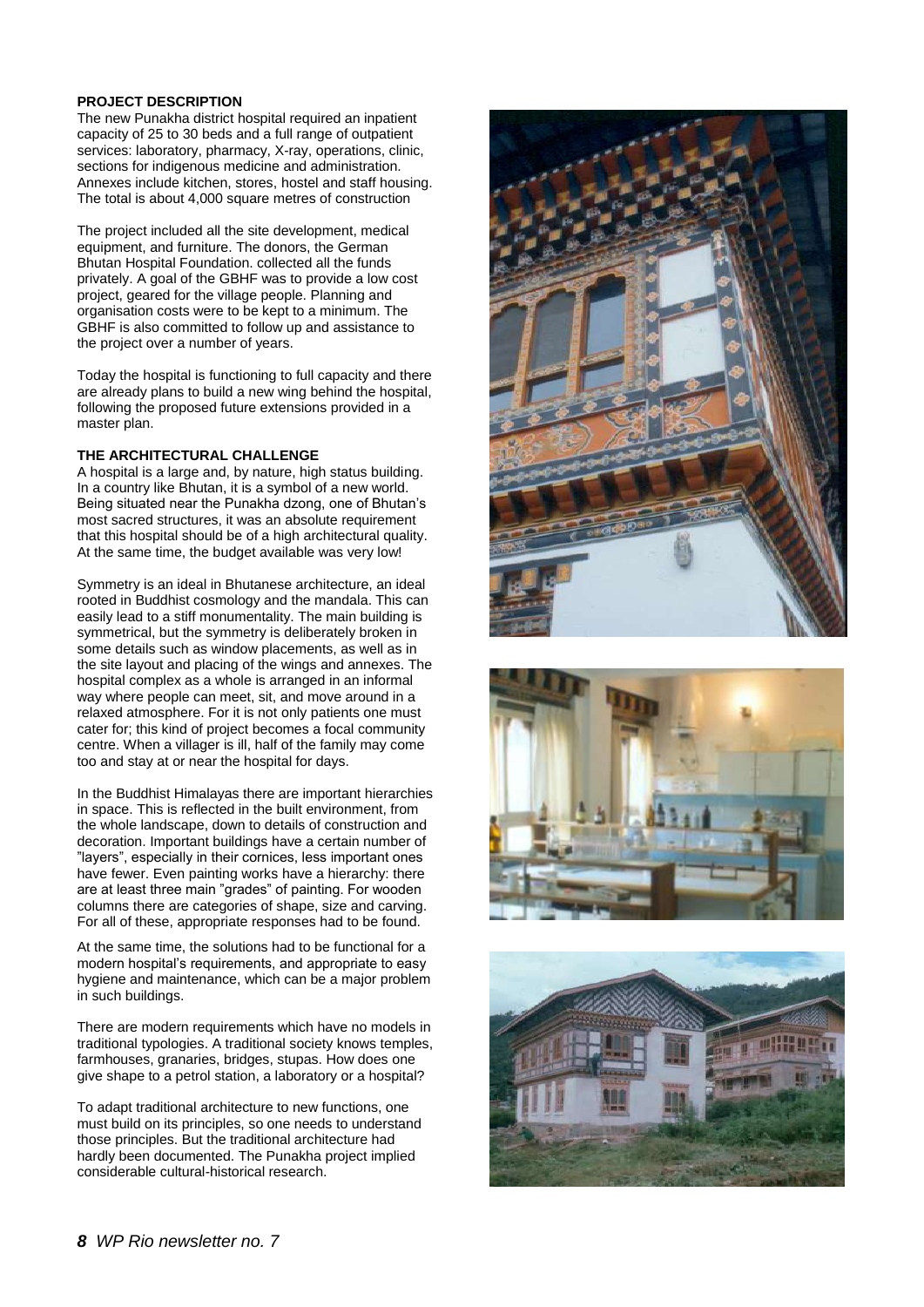The site plan as a whole is zoned so that the major flows of patients and public are at one end of the site, whilst the X-ray and operations, demanding stricter hygiene and seclusion, are at the other end. The residential area is in a quiet area to the north. The plan includes extensive vegetation, not least for windbreaks, as well as fruit trees. Future expansion is included, both for new wings to be added and in the sense that some of the rooms in the main building can be converted to medical uses later.

The staff houses develop the idiom of local farmhouse architecture, but again with modern functional solutions. They are sited in an informal, village-type cluster. There is space for the vegetable gardens, chickens and other bits and pieces which the staff and their families will want; room for the colour and chaos of normal village life.

A major task involved finding out how Bhutanese actually use hospitals. Some projects function very badly because they were designed by foreigners as if the users were going to be foreigners. To follow a European functional layout could be a disaster.

#### **THE TECHNICAL CHALLENGE**

Punakha has a hot climate; it is also important to protect sites from dusty winter winds. The buildings are therefore oriented east, towards the river, minimising solar gain. Shade is increased by large roof overhangs, verandahs and trees. A small fountain in a round flower garden – only the third fountain ever built in Bhutan – provides coolness. It is also shaped like a little water mandala.

The main building has a three storey high stairwell to increase natural ventilation. All rooms and corridors have cross ventilation, and heavy building materials help to keep the building cool. The roof is an open, ventilated space, following traditional local solutions.

Most buildings in Bhutan are still built of rammed earth. As in many developing countries, earth building is, sadly, seen as "old fashioned", so in the end brick was chosen. Earth would have been far better. However, ecological awareness is a process over time; after years of talking with the Bhutanese, more people are building in earth again now. So although we did not achieve this particular goal for this hospital, the *process* has contributed to the revalorising of indigenous techniques. It hopefully opens the way for earth building in future projects.

Traditionally, Bhutanese roofs are of shakes or slate; but now, as all over the developing world, they are usually in galvanised iron sheet (CGI). Which is noisy, expensive, not very attractive - and has to be imported.

For this project, a workshop was set up on site to make microconcrete roof tiles (MCR) - a technique originally pioneered in Africa by E.F.Schumacher's Intermediate Technology Development Group. Bhutanese were trained to make the tiles. The result is more attractive, far better climatically, and all the materials are local. In addition we managed to produce these tiles (over 50,000) at half the cost of the CGI; a saving of a quarter of a million rupees.

Special workmen were brought in from India to execute plaster-of-paris finishes, which are both environmentally better and healthier than cement-based rendering.

Doors, windows, verandahs and cornices are executed in timber in the traditional Bhutanese way. There is a simple





modern truss, which saves over 50% of timber compared to the old Bhutanese "flying roof" construction. For the main pillars, special trees have to be selected, and the carving had to be designed in collaboration with local craftsmen. The architect has to work *with* the craftsmen.

All paints used are traditional earth- and plant-based pigments, with their attractive soft colours, except in specially exposed areas where the indigenous paints are mixed with some enamel to increase durability.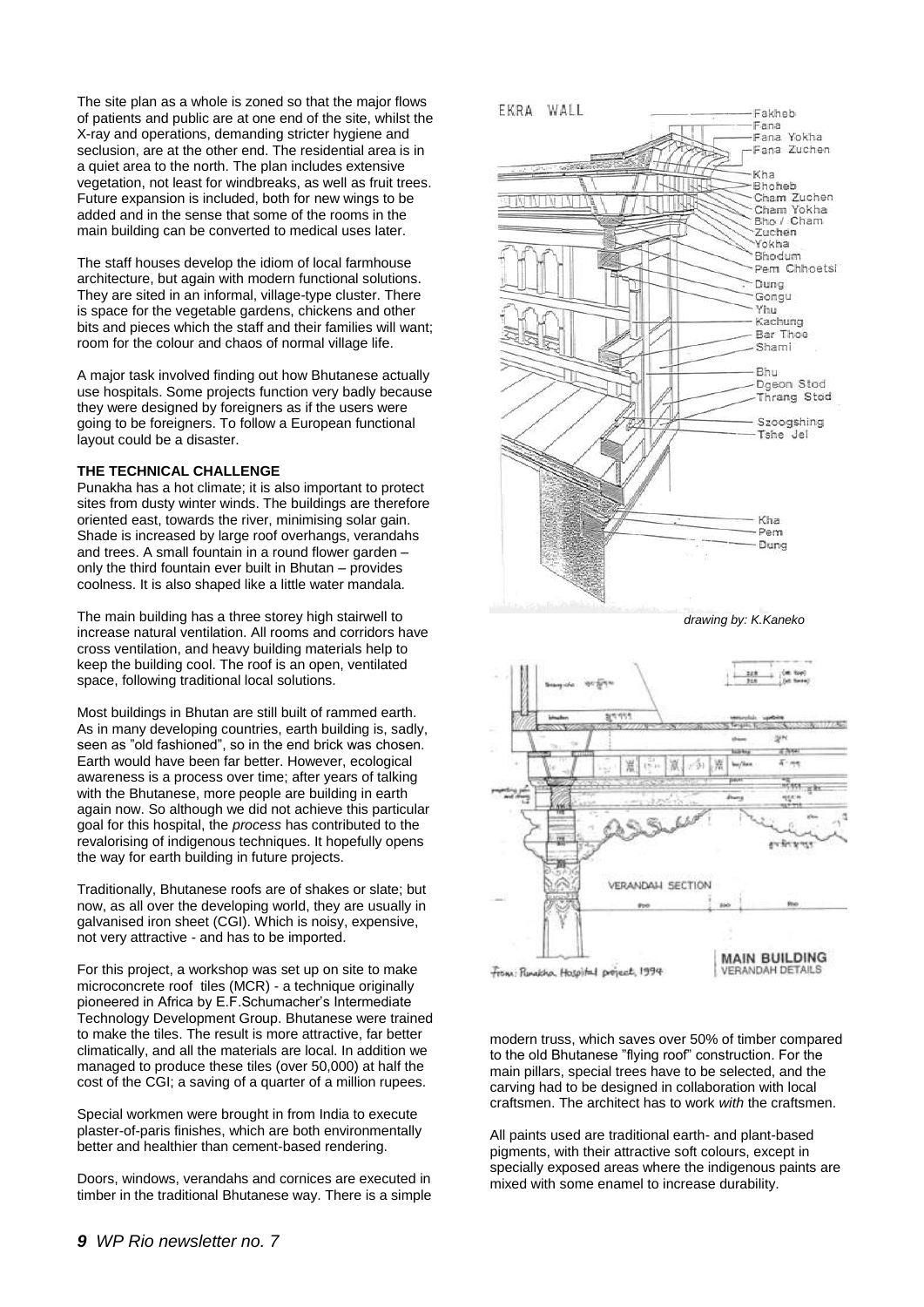

It is hard to get anything built well, in many developing countries. Concrete can be a very major problem. For this project a testing machine from Norway was used and after two months of arguing, training and testing, the contractor was making excellent concrete.

All technical solutions were deliberately kept simple. The architect has to listen and learn all the time, adapt to local skills, and design what is *possible*.

#### **THE ECONOMIC CHALLENGE**

Whereas comparable projects at the time in Bhutan were costing around USD.240 per square metre, this hospital cost only USD.160, even though quality is generally higher. Very careful cost control, simple design solutions, and efficient management were the three keys to this.

Total costs of planning and supervision amount to only 15% of the total. This means that 85% of the donor funds actually reach the recipients. In many international Aid projects, on the contrary, the planning and foreign expertise can eat up over 50% of the total aid budget!

On-site training provided to both contractor and workers, was an important cost reducing factor, as well as an important sustainability aspect. Local materials are used nearly throughout, greatly reducing import costs – as well as transport pollution. All furniture was made locally too at a fraction of normal cost and to German high quality.

| Costs (in US dollars):      |         |
|-----------------------------|---------|
| <b>Hospital buildings</b>   | 350,000 |
| Staff housing first phase   | 220,000 |
| Infrastructures, site etc   | 110.000 |
| Furniture                   | 30,000  |
| Medical equipment           | 70.000  |
| Project costs, planning, TA | 140.000 |
|                             |         |

The economic success of the project, especially for a developing country with scarce resources, must be seen as one of the most important achievements.

#### **THE CULTURAL CHALLENGE**

The architecture of Bhutan constitutes an important and beautiful heritage. This is especially true of the religious structures such as the temples, which are a unique blend of monastery, fortress and administrative centre. This is a living heritage, these buildings are in daily use. How can such a cultural tradition evolve - without losing identity, but without falling into "restoration nostalgia"?

The Bhutanese government requires all new buildings to be built "in Bhutanese style". But this often leads to a superficial copying of traditional decoration, in ways which are climatically unsuitable and where dimensions, colours and shapes of the parts are sometimes directly wrong in religious terms – for in traditional architecture, every part has its place, form and spiritual symbolism.

The "easy way out" is to *copy* tradition. This may give superficially attractive results, but results which are nonfunctional as well as extremely expensive. And wasteful of resources, especially timber. Since they cost so much, they also have no use as models which the Bhutanese can use themselves. Such projects may look good – that is the superficial result – but fail seriously in other ways.

One must not be too romantic about traditions. There are weaknesses in traditional buildings. An appropriate response is therefore what is often designated "improved traditional" methods. Damp proof coursing, day lighting and earthquake reinforcing are three such areas, where careful improvements must be introduced.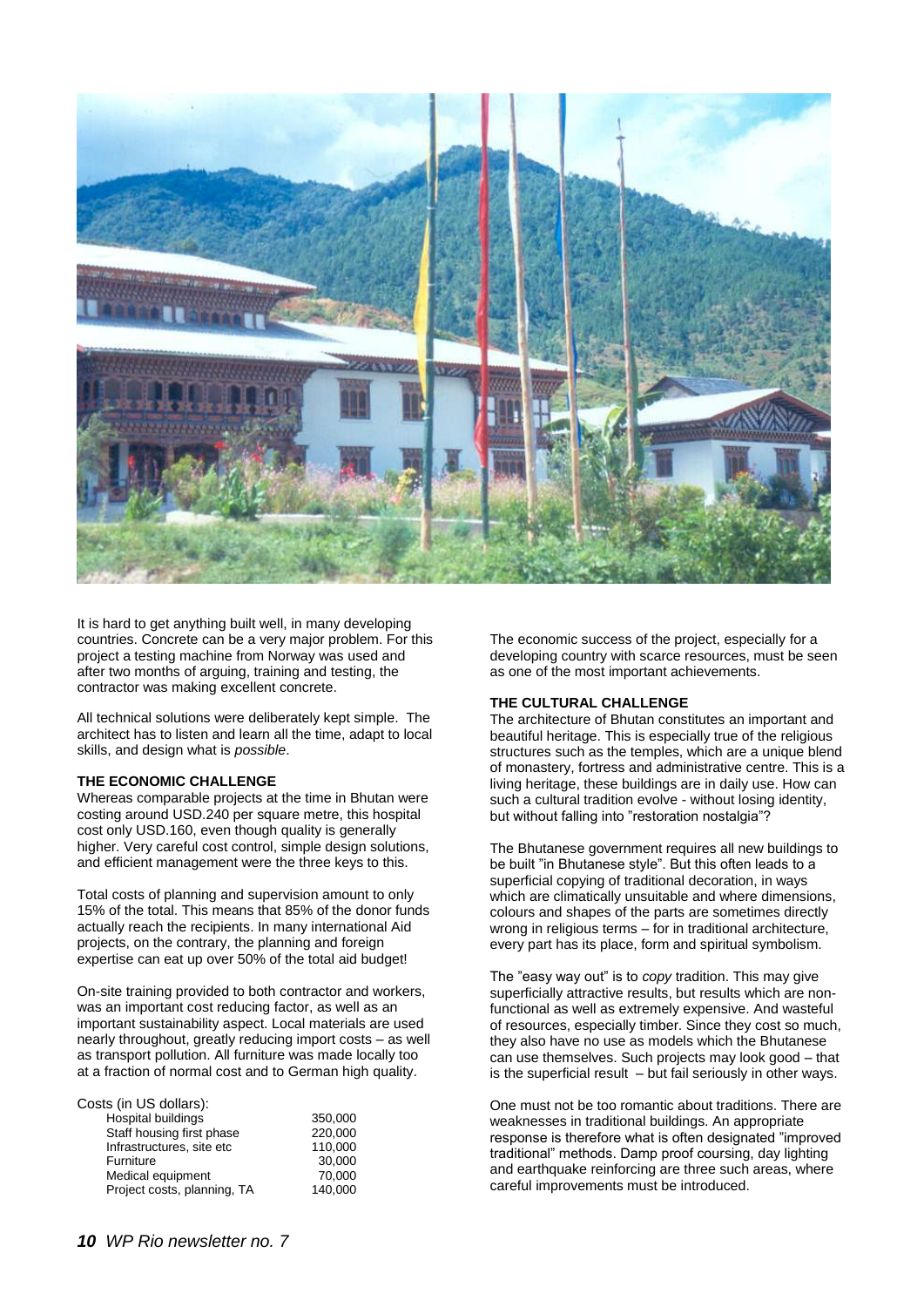

The introduction of new technology is ultimately, very much a cultural issue. Is it an evolution or an invasion? New, foreign solutions may undermine the self-reliance of local craftsmen and the capacity to stay in charge of their own future. Suddenly they will be living in structures they do not understand, do not relate to, and cannot maintain. This is about sustainability in the cultural sense.

Indigenous medicine is integrated into this hospital. In this way, the traditional, partly spiritual practices of health continue side by side with the modern.

Doors may have to face particular directions. The operations theatre could not be placed near the maternity ward, for example, due to a belief that mothers and babies are susceptible to harm through a kind of spiritual "pollution".

The mandala paintings on the hospital ceilings were a vital opportunity to work with Bhutanese craftsmen and painters. The Buddha depicted is Sangye Menlha – the Buddha of medicine. No Bhutanese building is complete without the Buddha; there can be no health, no architecture, without a spiritual dimension.

On the functional level, successful design in developing countries requires simplicity and flexibility. They are keys to sustainability, since maintenance may be minimal, and future uses may evolve rapidly. Design on the technicalecological level must be bioclimatic and with maximum understanding of local traditional solutions

The Punakha Hospital project addresses sustainability in architecture both on the ecological, economic and above all cultural levels. It is more than a traditional building; it is a modern expression of an evolving culture. Culture is a process; this project aims to strengthen that process in the living architecture of Bhutan.



#### **OTHER PARTICIPANTS:**

Site Engineer and Supervisor: R.C.Sharma Main contractor: Lhaki Construction Company Minor contractor and Electrical: Etho Metho Company Landscape and gardens: Dinesh Sarkar (Nepal) Furniture: Andi Guggemos (German volunteer); DIWC.

Chris Butters, architect DPLG MNAL Project leader, Norwegian Architects for Sustainable Development (NABU), c/o Norske Arkitekters Landsforbund, Josefinesgt.34, 0351 Oslo, Norway. Email: [chris.butters@mnal.no](mailto:chris.butters@mnal.no)



*The Punakha dzong (built in the 16th century), directly across the river from the new hospital.*